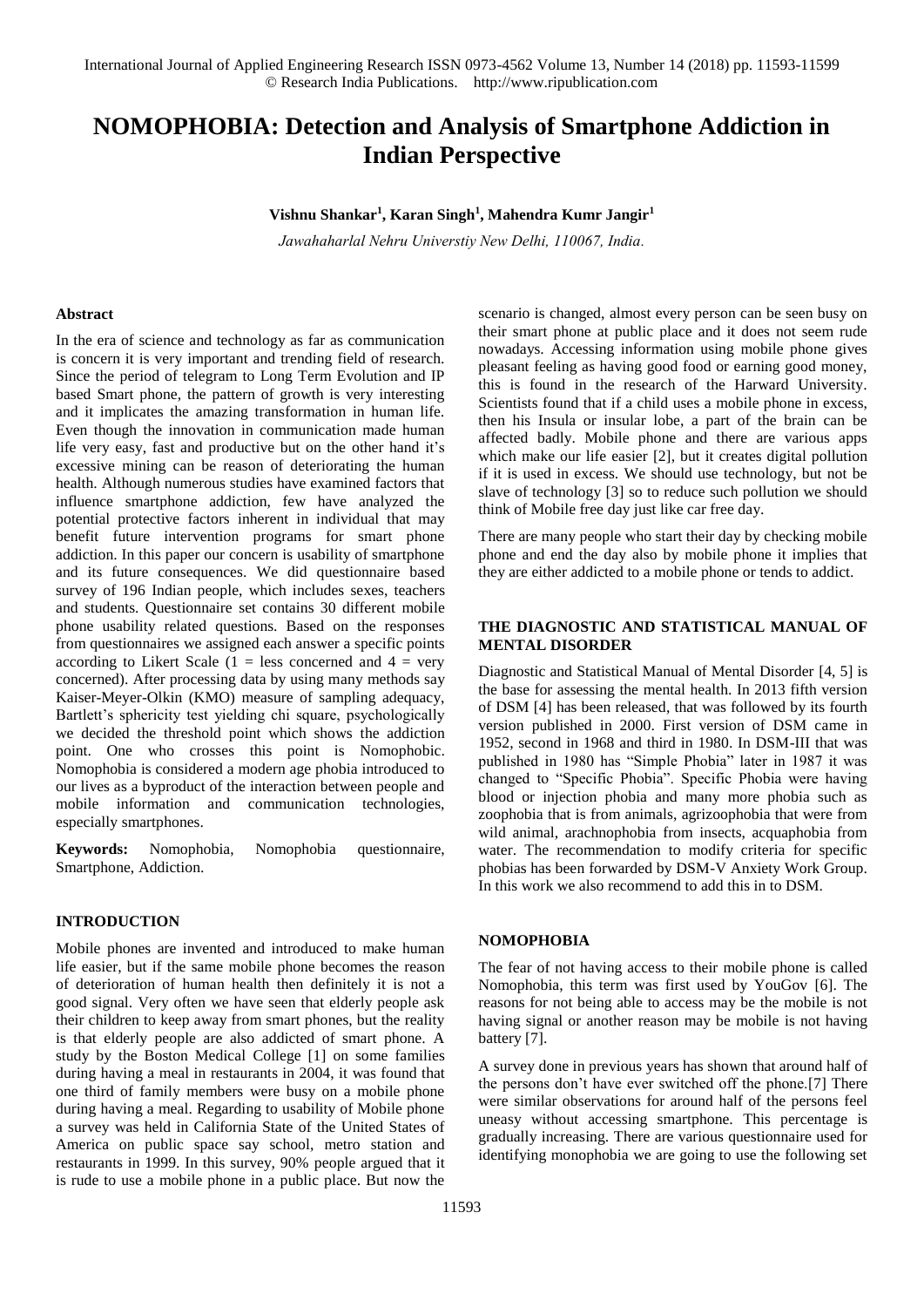of questions that we will use in our study for detection of mobile phone addiction in India.

| <b>Table 1.</b> The 30 items of Questionnaire |  |  |  |  |
|-----------------------------------------------|--|--|--|--|
|-----------------------------------------------|--|--|--|--|

| Sr. No. | <b>Questions</b>                                                                            |
|---------|---------------------------------------------------------------------------------------------|
| 1.      | Do you feel uncomfortable without constant access<br>to information through Smartphone?     |
| 2.      | Do you feel annoyed if you are unable to find<br>information on your Smartphone?            |
| 3.      | Did running of battery of your Smartphone scare<br>you?                                     |
| 4.      | Did shortage of credit and hit data limit panic you?                                        |
| 5.      | Do you constantly check your signal and/or Wi-Fi<br>connectivity if you are out of network? |
| 6.      | Do you feel anxious because you could not<br>instantly communicate your friends and family? |
| 7.      | Do you feel nervous because you would not be able<br>to receive calls and text messages?    |
| 8.      | Do you feel uncomfortable because you could not<br>stay up date with social media?          |
| 9.      | Do you feel anxious because you could not check<br>your email messages?                     |
| 10.     | Do you feel weird because you would not know<br>what to do without phone?                   |
| 11.     | Did you think about using your smart phone all the<br>day?                                  |
| 12.     | Have you become stressed when unable to use the<br>phone?                                   |
| 13.     | Have you become angry when unable to use phone?                                             |
| 14.     | Have you used phone to feel better and safe?                                                |
| 15.     | Have you ignored others say family, friends while<br>using phone?                           |
| 16.     | Have you neglected schooling, work or social<br>events to use the phone?                    |
| 17.     | Did you have fight with others because of your<br>phone habit?                              |
| 18.     | How long you use your phone once you started it?                                            |
| 19.     | Have you felt bad after using the phone for a long<br>time?                                 |
| 20.     | Did you spend much free time using the phone?                                               |
| 21.     | How many hours daily you use smart phone?                                                   |
|         | 1159                                                                                        |

|     | Sr. No. Questions                                                                |
|-----|----------------------------------------------------------------------------------|
| 22. | How many hours do you use social networking say<br>Facebook, WhatsApp, Imo etc.? |
| 23. | How frequent do you check your phone?                                            |
| 24. | How much time you sleep in 24 hr. of a day in your<br>normal schedule?           |
| 25. | What do you do just after wake up in morning?                                    |
| 26. | Is smart phone transformed your life?                                            |
| 27. | How long can you live without Smartphone?                                        |
| 28. | How much time you use internet in a day?                                         |
| 29. | Which device do you use most of time in daily life?                              |
| 30. | Do you use smartphone while driving?                                             |

## **SYMPTOMS OF NOMOPHOBIA**

Nomophobia occurs in situations when an individual experiences anxiety due to the fear of not having access to a mobile phone. Anxiety is provoked by several reasons, such as the loss of a mobile phone, loss of reception, and a dead mobile phone battery. Respiratory alteration, perspiration, agitation, disorientation, tachycardia and trembling are some of the symptoms of Nomophobic person. Along with all these symptoms, there are various serious symptoms which can be seen very often in mobile phone addicted person these serious symptoms are Depression, Panic, Fear, Dependence, Rejection, Low self-esteem and Loneliness.

## **LITERATURE SURVEY**

Walsh et al.[8] in his research described measurement tool MPIQ called Mobile Phone Involvement Questionnaire. There work done in Australia, young participate whose age were between fifteen to twenty five years old participated in survey. In Australia youth is the demographic group that is highest in keeping mobile. In this work frequency of mobile phone use and mobile phone involvement conceptualized as base. In this work total participants were nine hundred forty six, the focus here was to differentiate between number of times the person uses the phone and psychological relationship of mobile users with their mobile. In United Kingdom found that Nomophobia is increasing and people, Survey done on one thousand persons by one poll shows that two out of three mobile users has fear of being without their phones. People are having two or more phones for being connected and in a survey it was found that forty one percent people found in this class. This survey was sponsored by Secure Envoy who is the global leader of Tokenless two factor authentications. Fifty percent of them said they will be upset if there messages and phone will be looked by their partner. It was also notices that seventy percent of women were having the fear of losing their mobile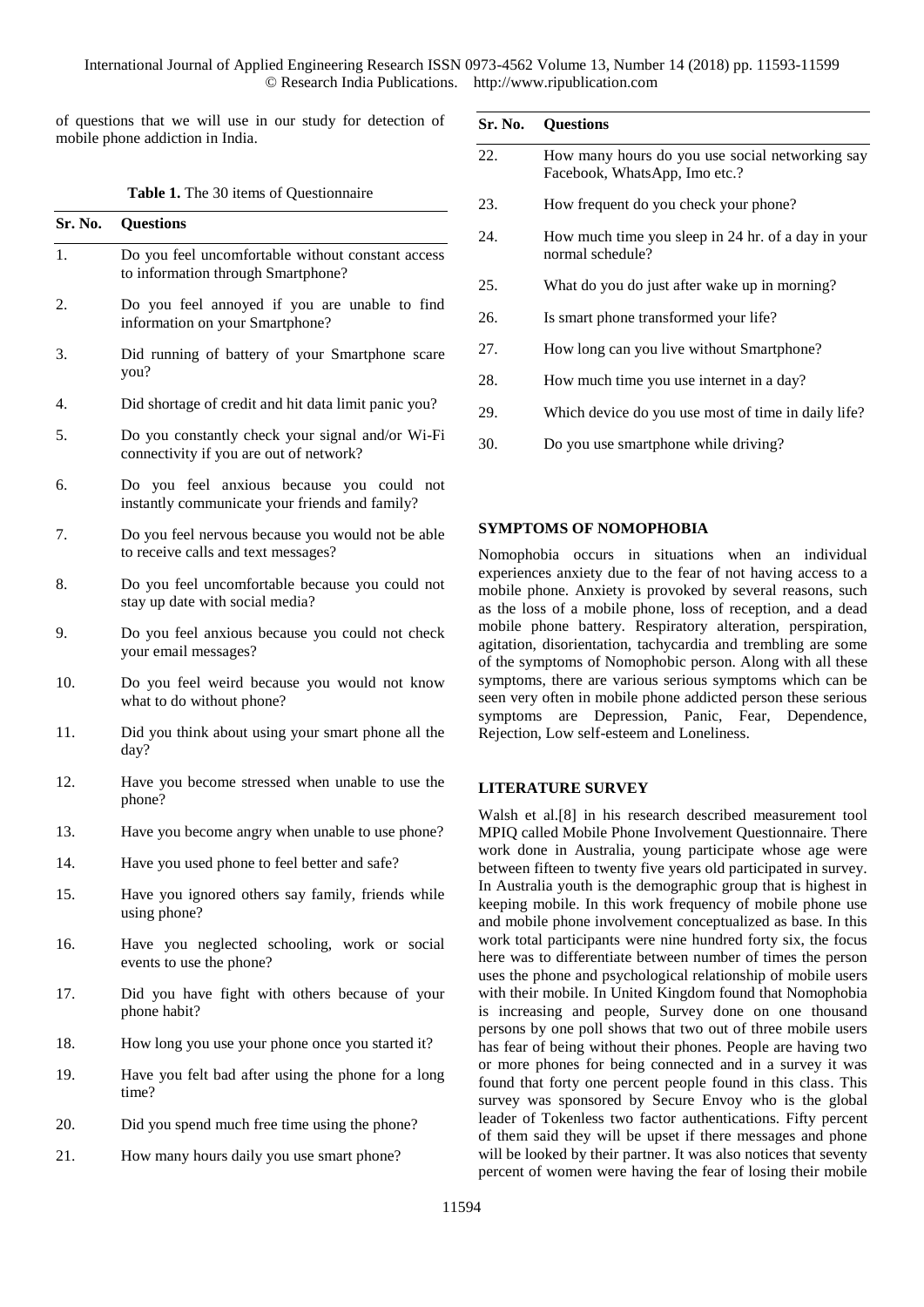International Journal of Applied Engineering Research ISSN 0973-4562 Volume 13, Number 14 (2018) pp. 11593-11599 © Research India Publications. http://www.ripublication.com

phone and thirty six percent of them were having two phones for being connected. Men were having less fear than women that was sixty one percent but they were having more percent of having two phone and it was forty seven percent. Caglar Yildirim et. al [9] in their work has developed a questioner for majoring mobile phone addiction. In this mixed method of research design was used. There were two phases of this study, qualitative and quantitative respectively first and the second phases. When we are not having much knowledge about the domain then this is the most preferred method used. Semi-structured interviews were conducted in the first phase that was qualitative. Students were those that were using their mobile devices for a longer time and were more dependent on them. The snowball approach was used in this as its good to know who will be the next candidate to be interviewed. They designed questions on seven likert scale. The expert also reviewed the question and corrected its English. They tested along their questioner along with MPIQ (Mobile Phone Involvement Questionnaire) for testing it. There were eighty six undergraduate student who participated in this survey. This questioner shows good internal consistency. Construct validity was also performed by MPIQ. Nazir S. Hawi et.al [10] has raised the questions this work that adverse effect of smartphone addiction is going on to the students on their academic performance. Either male of female both of them are equally susceptible to addiction. In this study two hundred ninety three students participated in online mode. Mobile addiction is classified as impulse control disorder in the literature. There are various non-substance addiction and our mobile addiction will also lie in it. Student are on working on Smartphone while doing their studies. Olatz Lopez-Fernandez [11], in this study mobile addiction has been seen on Spanish and French, this was a cross cultural study of mobile addiction. Mobile addiction is the subset of behavioral addiction. Problematic mobile phone use is very alarming but there is no solid framework to understand that why it develops and why it persists. There were no cross cultural studies conducted before this. In this cross cultural studies they have checked Psychometric properties in both Spanish and French population and checked the presence of smartphone addiction. The survey was done in two universities, University of Barcelona and Catholic University of Louvain. Students and faculties were participated in the survey. There was commitment for the confidentiality. Range of age of Spanish participants was eighteen to sixty eight years. In this study author has reexamined the Smart Phone Addiction scale. Caglar Yildirim et.al [9] in work has done investigation on mobile phone addiction, this study was conducted in Trukey and the target audience was youth. Nomophobia Questioner was used for detection of smartphone addiction and in this study five hundred thirty seven Turkish students participated. In this work they explored that approx. forty three percent students were having smartphone addiction. In this work they have found time of smartphone ownership and gender of mobile user were having impact on their mobile phone addictive behavior. There are other researchers working and giving finding on mobile phone use [12,13,14,15,16,17,18] in several studies.

#### **METHOD**

A valid questionnaire was distributed for the pretest. We recruited Indian students and school teachers to serve the study as participants by using the purposive sampling. A total of 200 participants were distributed questionnaires, 196 candidates responded. Valid questionnaires with no neutral and no empty responses were recovered 193 (the recovery rate is 98.46%). When using the MLE method, data must satisfy the assumption of multivariate normality. Therefore, the sample size cannot be less than 100, that's why we choose 200 which is quite fair. Final 193 participants are between 18.5 to 45 age groups. We distributed these participants into three groups as per the age, first is 18-25 age groups contains 87 members (45.07%), second age group is 26-35 having total 57 candidates (29.53%) and last one is of age group 36 and above total 49 candidates (25.38%). The survey was based on both of sex, involvement of male is 126 in numbers (65.28%), and remaining 67 candidates (34.72%) were female. As above stated it was purposive sampling, where 50 questionnaires (25.90%) were received from teacher employees in Kendriya Vidyalaya Samiti India, and remaining 143 (74.10%) were students, from various institutes. The distribution of some of the questionnaires was done by using Google form and remaining by physical hard copies so that a fair record can be restored. We considered 27 questions for final research, 3 questions were dummy so removed for analysis. Participants were given enough time to fill the survey.

#### **MEASURES**

The Kaiser-Meyer-Olkin (KMO) test describes the suitability of our data that how suited our data for Factor Analysis. KMO test measures the sampling adequacy for each variable in the model and for the complete model. The statistic is a measure of the proportion of variance among variables that might be common variance. The lower the proportion, the more suited our data is to Factor Analysis.

KMO returns values between 0 and 1. KMO value less than 0.6 indicates that sampling is not adequate. The criteria for factor inclusion were eigenvalues greater than 1 and the results of a slope test. Varimax rotation was conducted for orthogonal rotation.

$$
KMO_j = \frac{\sum_{i \neq j} r_{ij}^2}{\sum_{i \neq j} r_{ij}^2 + \sum_{i \neq j} a_{ij}^2}
$$

The Bartlett's Sphericty test is conducted to calculate the correlation between the variables. It checks if there is a certain redundancy between the variables that we can summarize with a few numbers of factors. If the variables are perfectly correlated, only one factor is sufficient. If they are orthogonal, we need as many factors as variables.

The Bartlett's test is used to test the null hypothesis,  $H_0$  that all *k* population variances are equal against the alternative that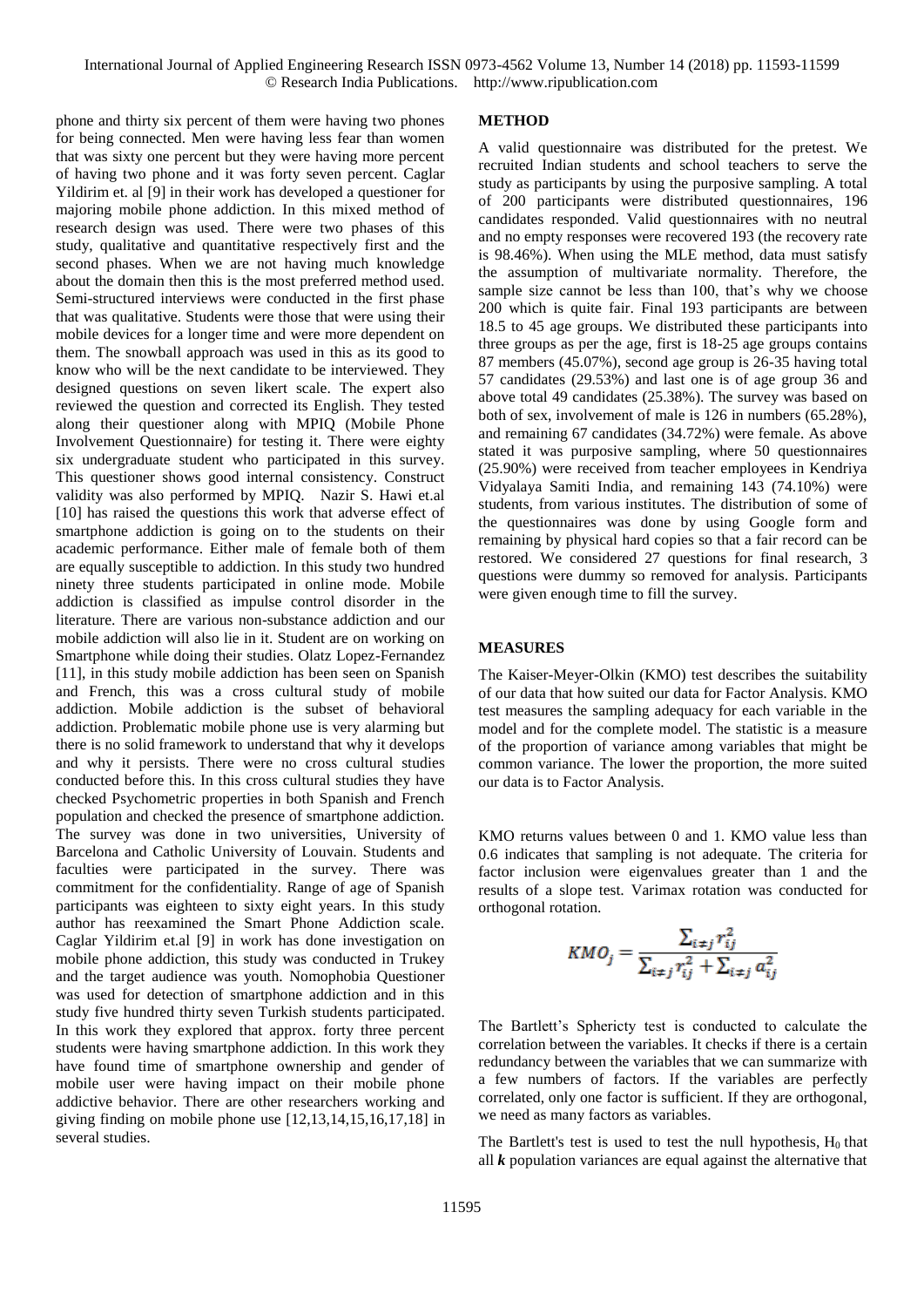at least two are different. If there are *k* samples with size *N<sup>i</sup>* and sample variance is  $S^2$  the Bartlett's test is.

$$
\chi = \frac{(N-k)\ln s_p^2 \sum_{i=1}^k (N_i - 1)\ln s_i^2}{1 + (1/(3(k-1)))(\sum_{i=1}^k N_i - 1) - 1/(N-k))}
$$

$$
s_p^2 = \sum_{i=1}^k \frac{(N_i - 1)s_i^2}{N_i - k}
$$

In the above,  $si2$  is the variance of the  $i<sup>th</sup>$  group, N is the total sample size, Ni is the sample size of the  $i<sup>th</sup>$  group, k is the number of groups, and sp2 is the pooled variance.

 $i=1$ 

## **DATA ANALYSIS**

The measured variable included here is related to the university students and teaching employees. To measure the life stress and smartphone addiction the responses of the questionnaire is converted into the 5 point Likert scale (1 represents less concern and 4 is very concerned). The Score is calculated by using a statistical model called ANOVA where higher the score implies more life stress and more tends to smart phone addiction and lower the score means fewer life concern. To see the clear pattern we divided the questionnaire into various categories say male, female and different age groups.

The KMO measure of sampling adequacy (MSA) for the Female candidates is 0.689 which is mediocre in nature and Bartlett's Sphericity test yielding  $\chi^2$  (67) = 861.253 and the degree of freedom *df* within the group is 351 ( $p < 0.001$ ). Principal Component Analysis (PCA) method is used to extract the components. Total 8 components were extracted here in case of Female data. Varimax with Kaiser Normalization is the Rotation Method which is used to converge the data. The rotation converged in 17 iterations.

There are 126 male participants, which is 65.28% of total candidates, the KMO MSA is 0.736 which says that the sampling is adequate.  $\chi^2$  (126) = 1075.645 and the degree of freedom *df is* 351 (p < 0.001). PCA extracted 8 components out of total 27, and Rotation converged in 10 iterations.

Participants were divided into three age groups first 18 to 25 age group whose KMO MSA is 0.703 which says that data is adequate for sampling. Bartlett's Sphericity test  $\chi^2$  (87) = 860.508 and Principal Component Analysis Method is used for extraction of components. Rotation converged in 8 iterations. Rotation method used is Varimax with Kaiser Normalization. Second age group is of age 26 to 35 which contains 57 participants 29.53% of all, the Kaiser-Meyer-Olkin (KMO) Measure of Sampling Adequacy of this group is 0.630 and  $\chi^2$  (57) = 718.169. This shows that the sample which we took is quite adequate for our experimental analysis.

|  | Table 2. Extraction Method: Principal Component Analysis. |  |  |  |  |
|--|-----------------------------------------------------------|--|--|--|--|
|--|-----------------------------------------------------------|--|--|--|--|

| Variable        |       | Initial Female Male |      | 18-25 | $26 - 36$ | 36 and<br>above | KV<br>Teacher | Unemployed |
|-----------------|-------|---------------------|------|-------|-----------|-----------------|---------------|------------|
| Q1              | 1.000 | .521                | .534 | .410  | .735      | .647            | .730          | .371       |
| Q <sub>2</sub>  | 1.000 | .600                | .581 | .518  | .653      | .627            | .696          | .490       |
| Q <sub>3</sub>  | 1.000 | .646                | .663 | .621  | .722      | .656            | .636          | .466       |
| Q4              | 1.000 | .748                | .499 | .623  | .780      | .589            | .770          | .542       |
| Q5              | 1.000 | .660                | .396 | .666  | .678      | .614            | .698          | .483       |
| Q <sub>6</sub>  | 1.000 | .684                | .605 | .738  | .765      | .686            | .704          | .556       |
| Q7              | 1.000 | .759                | .638 | .697  | .853      | .809            | .846          | .704       |
| Q8              | 1.000 | .736                | .729 | .629  | .760      | .776            | .795          | .590       |
| Q <sub>9</sub>  | 1.000 | .698                | .720 | .683  | .592      | .670            | .788          | .606       |
| Q10             | 1.000 | .585                | .603 | .604  | .667      | .685            | .680          | .577       |
| Q11             | 1.000 | .839                | .612 | .481  | .689      | .642            | .690          | .515       |
| Q12             | 1.000 | .633                | .656 | .702  | .669      | .677            | .607          | .638       |
| Q13             | 1.000 | .741                | .582 | .754  | .641      | .668            | .790          | .631       |
| Q14             | 1.000 | .776                | .626 | .551  | .674      | .756            | .656          | .477       |
| Q15             | 1.000 | .723                | .637 | .644  | .719      | .651            | .725          | .658       |
| Q16             | 1.000 | .846                | .654 | .675  | .693      | .826            | .708          | .627       |
| Q17             | 1.000 | .754                | .607 | .599  | .771      | .775            | .708          | .528       |
| Q18             | 1.000 | .598                | .702 | .536  | .656      | .707            | .603          | .658       |
| Q19             | 1.000 | .700                | .655 | .727  | .709      | .803            | .627          | .617       |
| Q20             | 1.000 | .642                | .564 | .635  | .573      | .729            | .692          | .542       |
| Q21             | 1.000 | .756                | .747 | .768  | .738      | .709            | .820          | .725       |
| Q22             | 1.000 | .624                | .659 | .719  | .737      | .627            | .635          | .654       |
| Q23             | 1.000 | .546                | .617 | .750  | .638      | .592            | .608          | .663       |
| Q24             | 1.000 | .663                | .737 | .751  | .607      | .738            | .776          | .751       |
| Q <sub>25</sub> | 1.000 | .813                | .479 | .673  | .722      | .706            | .628          | .536       |
| Q26             | 1.000 | .777                | .635 | .681  | .720      | .544            | .803          | .616       |
| Q27             | 1.000 | .788                | .511 | .828  | .543      | .813            | .766          | .714       |

**Table 3.** Measure of sampling Adequacy and chi square

| Variable           | <b>KMO MSA</b> | BTS $(\chi^2)$ |
|--------------------|----------------|----------------|
| Female             | 0.689          | 861.253        |
| Male               | 0.736          | 1075.645       |
| 18 to 25           | 0.703          | 860.508        |
| 26 to 35           | 0.630          | 718.169        |
| 36 and above       | 0.660          | 566.395        |
| <b>KV</b> Teachers | 0.612          | 692.100        |
| Unemployed         | 0.823          | 1232.537       |

**Table 4.** Statistical Analysis of data using Single factor ANOVA

| Source of<br>Variation | SS                            | df   | МS | F | $P-$<br>value | F crit   |
|------------------------|-------------------------------|------|----|---|---------------|----------|
| <b>Between Groups</b>  | 1156.386 26 44.47639 65.61498 |      |    |   | $\theta$      | 1.497729 |
| Within Groups          | 3513.917 5184 0.677839        |      |    |   |               |          |
| Total                  | 4670.303                      | 5210 |    |   |               |          |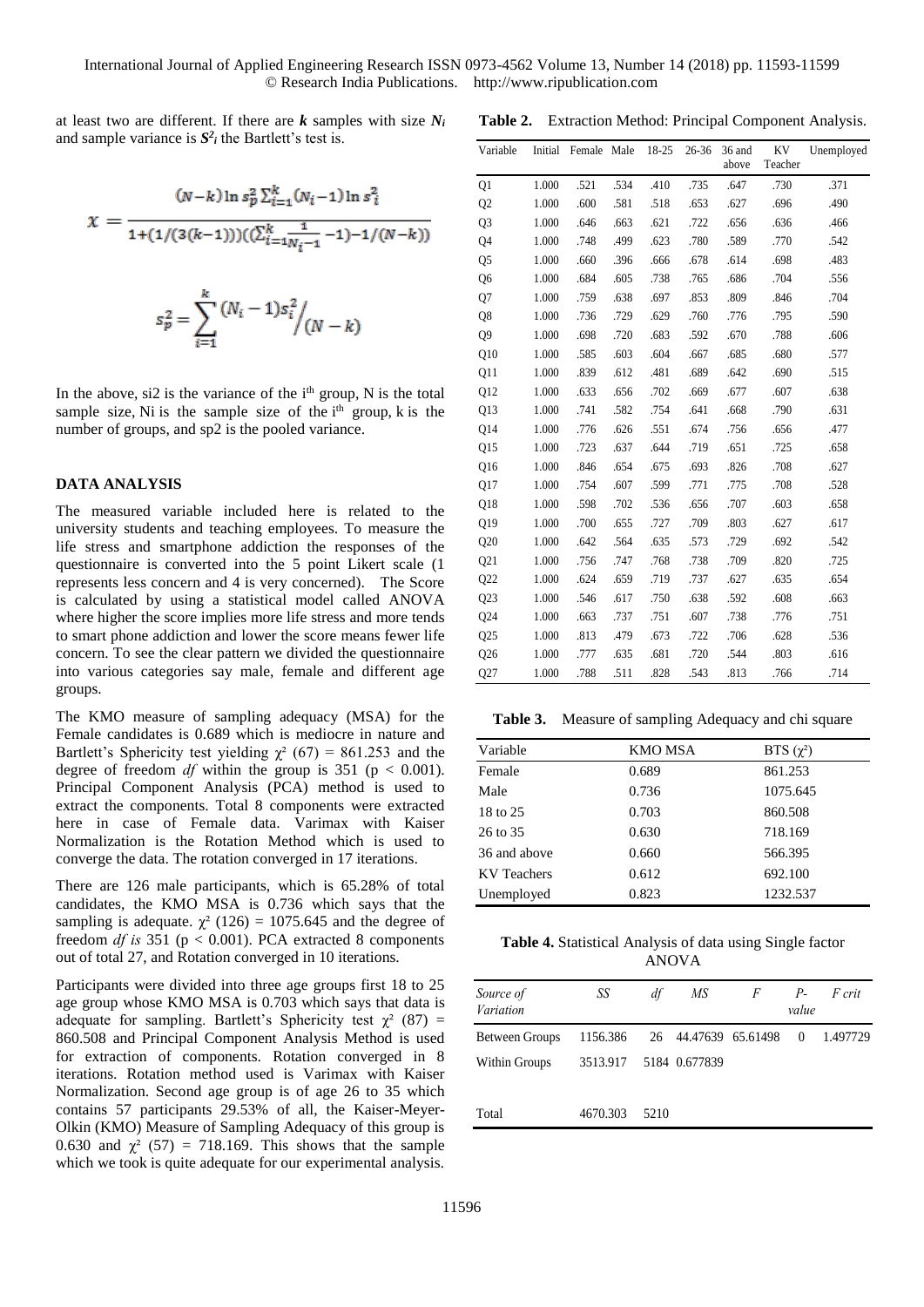# **RESULTS AND ANALYSIS**

In our survey, after eliminating 3 candidates which did not gave their feedback properly, we have 193 valid questionnaires. Likert scale is used for each variable to assign the score between 0 and 4, where 0 represents least concern and 4 is most serious. To find result we classified data into different seven classes based on Nomophobic Score. The Nomophobic score is assigned by the help of Psychiatry experts. The score is divided between four ranges, if it is below 2\*27=54 then candidate is considered as not addicted and in graph he is represented by green color line.



**Figure 1.** NMP Score of Gross data.



**Figure 2.** NMP Score of Female Candidate

If the Nomo score is greater than 54 and less than 2.5\*27=67.5, then one is considered Less Addicted and is represented by blue color. If the score is in between 67.5 and 81 then candidate is Addicted, yellow color indicates addicted candidates. Finally if the score is more than 81 then it is so serious and candidate is extremely addicted. Figure 1 represents the gross data, where 60 candidates are less addicted, 17 are addicted and 2 are extremely addicted. The total percentage of addiction is 40.93%. Figure 2 shows the addiction level in female candidate. There are total 67 female candidats, out of them 30 (44.77%) are addicted.



**Figure 3.** NMP Score of Male Candidate.



**Figure 4.** NMP Score of Employees.



**Figure 5.** NMP Score of Scholars.



**Figure 6.** NMP Score of 18-25 Aged.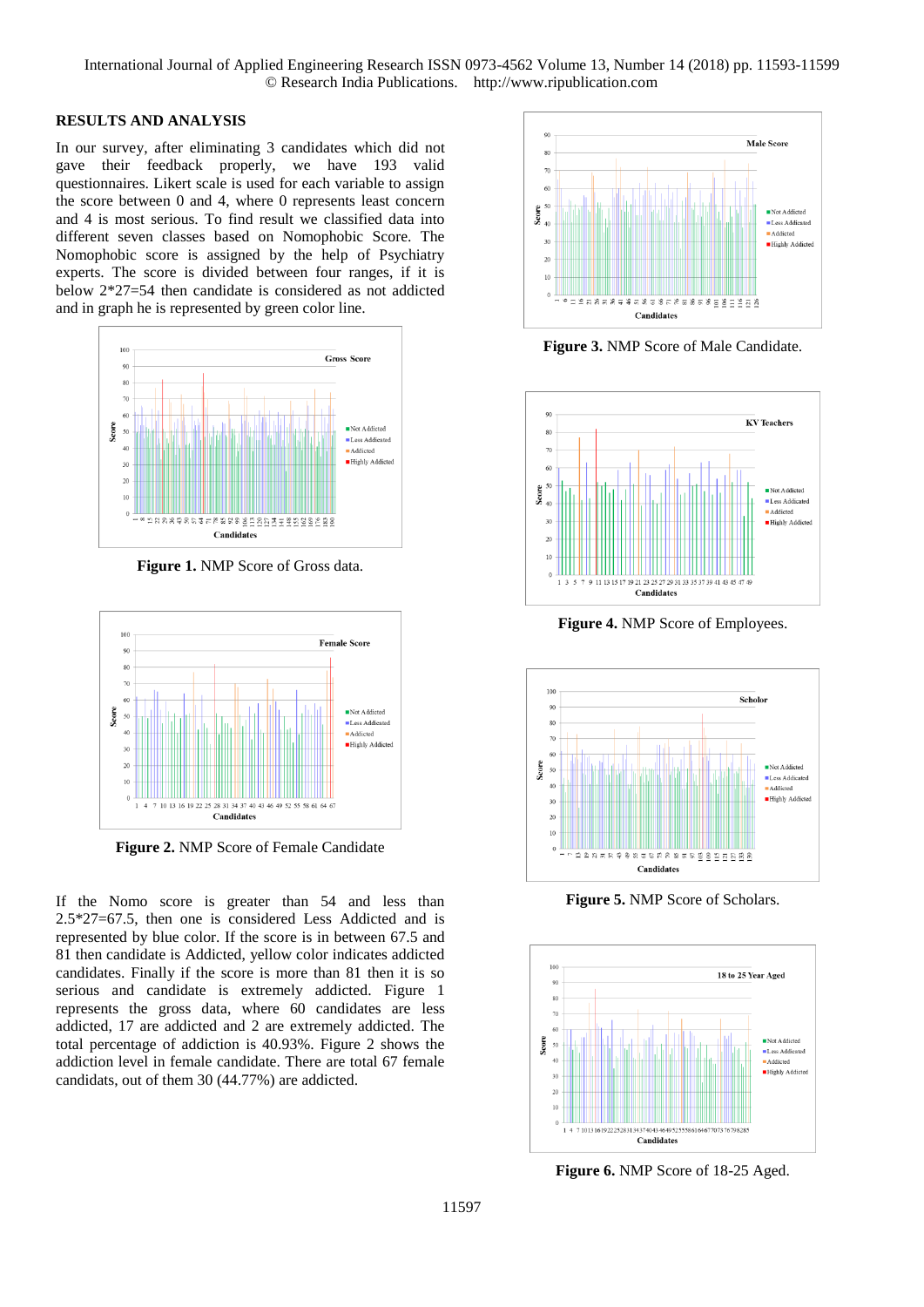International Journal of Applied Engineering Research ISSN 0973-4562 Volume 13, Number 14 (2018) pp. 11593-11599 © Research India Publications. http://www.ripublication.com

The level of addiction found less in 21 females where as 7 paritcipants wrere found addicted and 2 are extremely addicted. The Nomo score of Male candidates is shown in figure 3, out of 126 male candidates 49 (38.88%) are found addicted.

There is not a single man identified extremely addicted. Figure 4 shows the addicton level of KV teachers i.e. employees. We have taken 50 employes for our test, 21(42.0%) among them found addicted. 16 empoyees are less addicted to smart phone, 4 are addicted and one is extremely addicted which is female employee.

For our experiment we have also collected sample from scholars as shown in figure 5, we took 143 scholars form different locality for healthy sampling. Total addicted scholars are 143 in numbers; the percentage of addicted scholars we found was 40.56%. 44 scholars are less addicted whereas 1 is extremely addicted. We divided the candidates into three age groups to show the pattern of addiction in in different age section. First age group is of 18 to 25 shown in figure 6.



**Figure 7.** NMP Score of 26-35 Aged.



**Figure 8.** NMP Score of age 36 and more.

There are total 87 candidates fall under this category out of them 38 (43.67%) are found addicted. No of less addicted persons in this age group is 31 whereas mild addicted is 6. One person is extremely addicted in this category. Figure 7 shows the age group 26 to 35. Highest no of addicted persons fall under this category say 30 (52.63%) out of 57 candidates. One candidate is extremely addicted in this category. There are total 49 participants we took under category of age greater than 35. We found 11 (22.45%) as addicted which is least in our experiments, there is no one who is found extremely addicted.

# **CONCLUSION AND FUTURE SCOPE**

Smart phone addiction is latest discovered addiction which is very common among all sections of society, the percentage of addiction vary from one section to another. We have conducted this study on 196 persons out of them 3 samples are found improper so finally we took 193 samples from various geographical regions in India for our experiment. On the basis of this Nomophobic study we reached on the conclusion that 40.93% of Indian who are above 18 year old is addicted to smart phone addiction called Nomophobia. Female are more addicted as compare to male, the percentage of addiction in female is 44.77% where as in male it is 38.88%. We also find that person who belongs to 26 to 35 age group are more Nomophobic (52.693%) as compare to other defined age groups. 42% teachers in KVS are identified as addicted in our study and 40.56% scholars are also found Nomophobic. To reduce the above stated addiction combination of psychotherapy and some pharmacological interventions can play vital role. A "reality approach" is also highly recommended, asking the patient to focus on his/her own behaviors, also using motivational interviewing. By keeping persons engage in Meditation and outdoor activities their Nomophobic score can be controlled. Nomophobia is very latest and is found all around world so there is lot of scope to research in this field. How to prevent it is really a challenging task, one can think to create a platform which regularly assist user and alarm him if one crosses the limit.

## **ACKNOWLEDGEMENT**

This work is carried out in Security and Computing Laboratory, SC&SS, JNU, New Delhi, India and sponsored by the UGC Startup grant. We would like to thank Dr. Rachna Bhargava, Associate professor Department of Psychiatry, AIIMS, New Delhi, India.

## **REFERENCES**

- [1] Yildirim, C., & Correia, A. P. (2015). Exploring the dimensions of nomophobia: Development and validation of a self-reported questionnaire. Computers in Human Behavior, 49, 130-137.
- [2] Bellman, S., Potter, R. F., Treleaven-Hassard, S., Robinson, J. A., & Varan, D. (2011). The effectiveness of branded mobile phone apps. Journal of interactive Marketing, 25(4), 191-200.
- [3] Chen, Y. F. (2004). The relationship of mobile phone use to addiction and depression amongst American college students. Korean Broadcasting Institute Seminar and Report, 344-352.